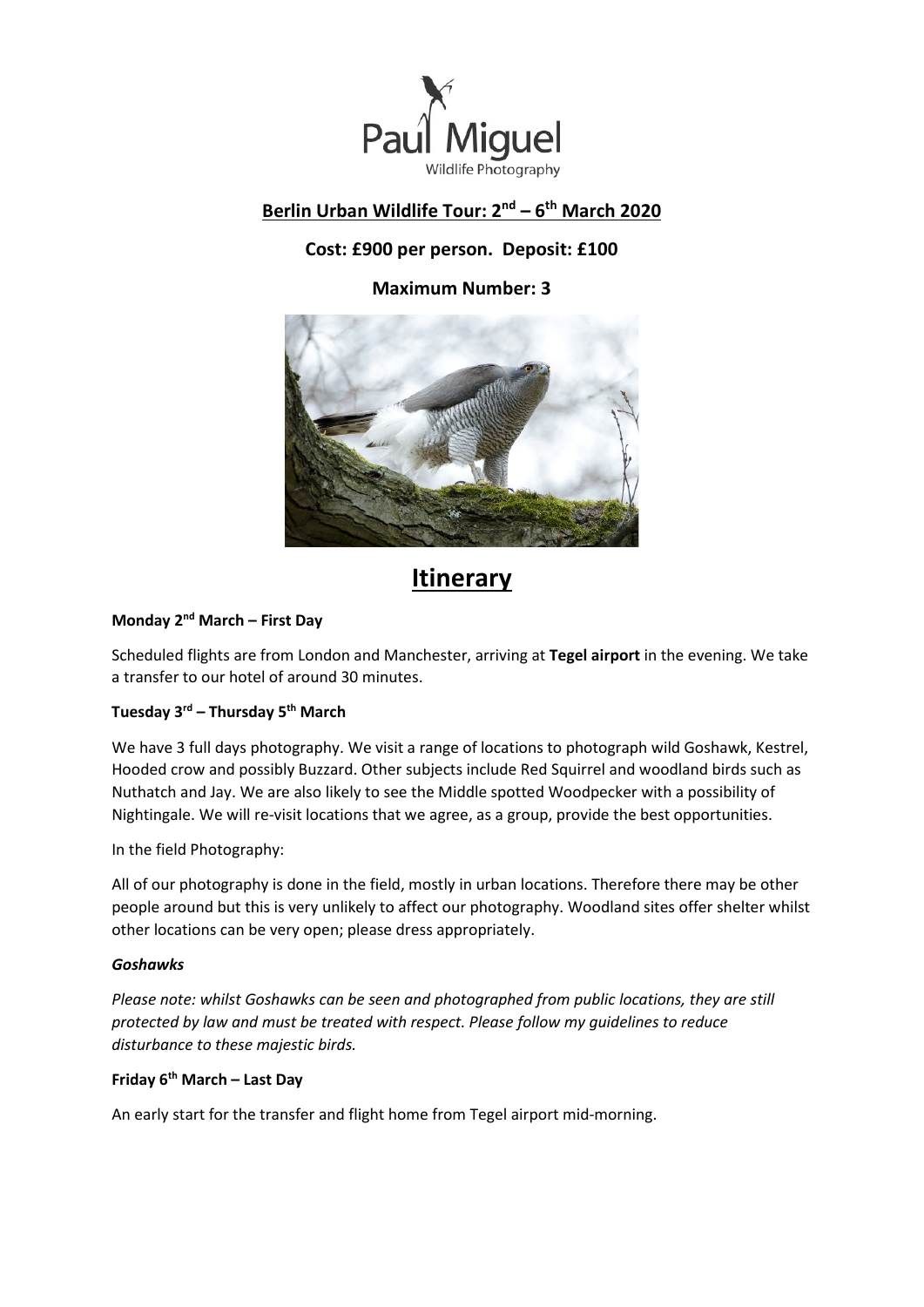

# **Further Information**

#### **Equipment Required**

Lenses from 400mm – 600mm. Extender are also advised. A tripod with gimbal head is useful if you have a big lens. We can do quite a lot of walking so it might be beneficial to have at least the option of a lighter lens for hand-holding or possibly with a monopod. This is largely a question of your fitness level. Please ask if you're unsure.

#### **Accommodation**

We stay at [Motel One-Potsdamer Platz](https://www.motel-one.com/en/hotels/berlin/hotel-berlin-potsdamer-platz/) This contemporary stylish, 4 star hotel is located at the Mall of Berlin, a 2-minute walk from Potsdamer Platz U-bahn station and 4 km from the iconic Berlin Wall. The sleek rooms come with complimentary Wi-Fi, flat-screen TVs and desks, as well as balconies. Ensuite granite bathrooms feature rainfall showerheads. Rooms are on a single basis but if couples wish to share then a discount can be applied - please ask for prices.

#### **Transport**

We largely use the S-Bahn and U-Bhan to get around Berlin. This provides the quickest and easiest form of transport.

#### **Food**

All meals are included (with one drink). We eat breakfast at our hotel unless provided with a packed breakfast to take away. Evening meals are taken in a local restaurant when we return from our day's photography. Lunch will be in appropriate cafes/ restaurants; depending on our plans we may need to eat sandwiches on the go. Many dishes are similar to the UK but you might want to try the curried sausage… or not.

#### **What's Included in the Cost**

Accommodation; all transport in Berlin; all meals (except on night of arrival); airport transfers; photographic guidance as required. **Additional costs**: external flight; Plus any personal extras.

#### **Climate**

Mid-March temperatures are likely to be around 5 degrees. Early mornings can be colder. Weather can be changeable. Think similar to the UK.

#### **Intensity**

There is some walking involved – this can be up to approx. 3 miles but the majority is on very flat ground.